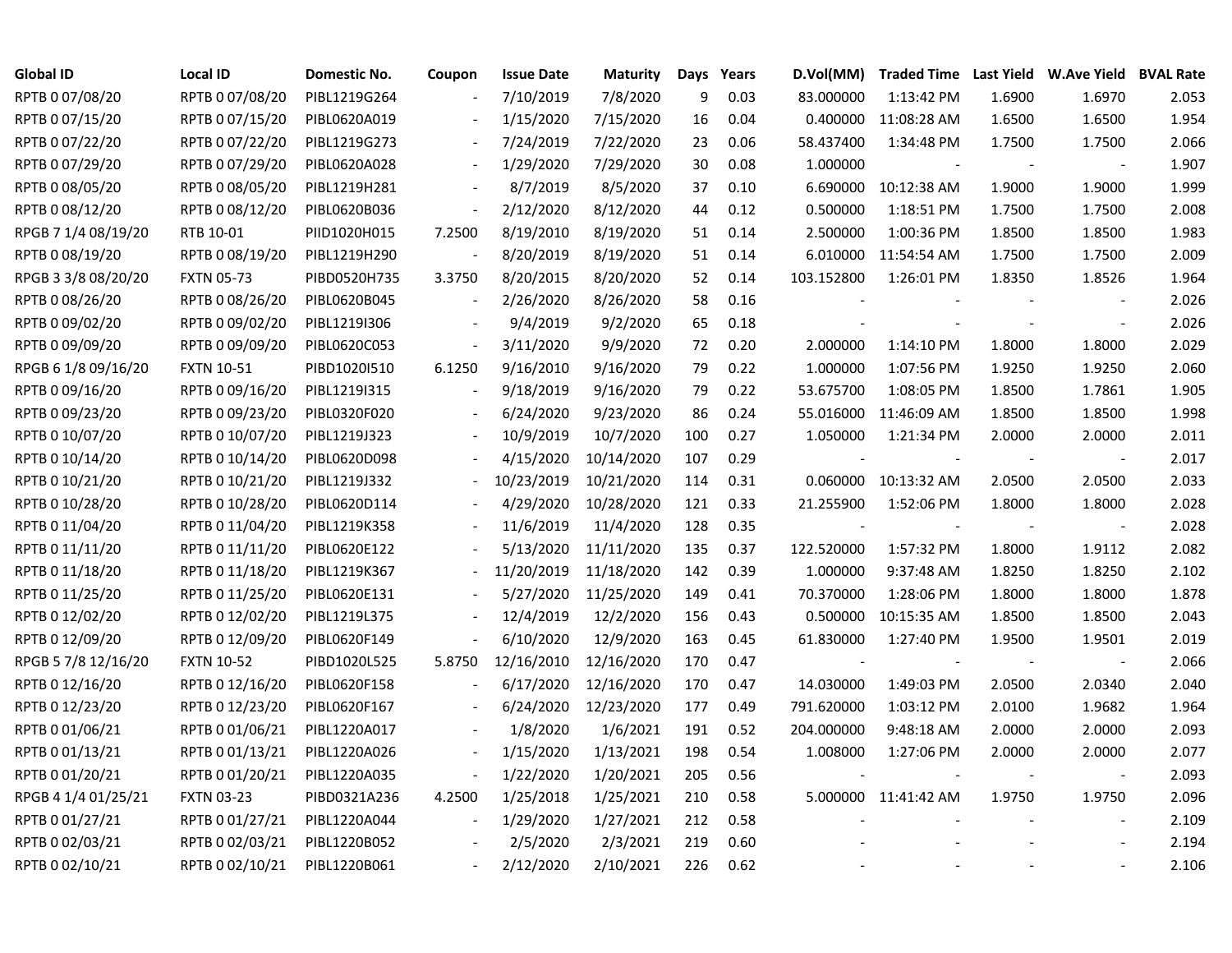| <b>Global ID</b>     | <b>Local ID</b>   | Domestic No. | Coupon                   | <b>Issue Date</b> | <b>Maturity</b> | Days | Years | D.Vol(MM)  | Traded Time Last Yield W.Ave Yield BVAL Rate |        |                          |       |
|----------------------|-------------------|--------------|--------------------------|-------------------|-----------------|------|-------|------------|----------------------------------------------|--------|--------------------------|-------|
| RPTB 0 02/17/21      | RPTB 0 02/17/21   | PIBL1220B070 |                          | 2/19/2020         | 2/17/2021       | 233  | 0.64  | 4.110000   | 1:53:23 PM                                   | 1.9900 | 1.9900                   | 2.116 |
| RPTB 0 02/24/21      | RPTB 0 02/24/21   | PIBL1220B089 |                          | 2/26/2020         | 2/24/2021       | 240  | 0.66  |            |                                              |        |                          | 2.050 |
| RPGB 7 3/8 03/03/21  | RTB 10-02         | PIID1021C027 | 7.3750                   | 3/3/2011          | 3/3/2021        | 247  | 0.68  |            | 5.000000 11:38:09 AM                         | 2.1200 | 2.1200                   | 2.058 |
| RPTB 0 03/03/21      | RPTB 0 03/03/21   | PIBL1220C097 |                          | 3/4/2020          | 3/3/2021        | 247  | 0.68  |            |                                              |        | $\overline{\phantom{a}}$ | 2.131 |
| RPTB 0 03/10/21      | RPTB 0 03/10/21   | PIBL1220C104 | $\blacksquare$           | 3/11/2020         | 3/10/2021       | 254  | 0.70  |            |                                              |        | $\overline{\phantom{a}}$ | 2.139 |
| RPTB 0 03/17/21      | RPTB 0 03/17/21   | PIBL1220C113 |                          | 3/18/2020         | 3/17/2021       | 261  | 0.72  |            |                                              |        | $\overline{\phantom{a}}$ | 2.314 |
| RPGB 3 1/2 03/20/21  | <b>FXTN 07-57</b> | PIBD0721C574 | 3.5000                   | 3/20/2014         | 3/20/2021       | 264  | 0.72  |            | 1400.000000 10:01:31 AM                      | 1.9000 | 1.9000                   | 2.010 |
| RPTB 0 04/07/21      | RPTB 0 04/07/21   | PIBL1220D149 |                          | 4/8/2020          | 4/7/2021        | 282  | 0.77  |            |                                              |        | $\sim$                   | 2.345 |
| RPTB 0 04/14/21      | RPTB 0 04/14/21   | PIBL1220D158 |                          | 4/15/2020         | 4/14/2021       | 289  | 0.79  |            | 199.300000 10:39:51 AM                       | 2.0000 | 2.0000                   | 2.118 |
| RPTB 0 04/21/21      | RPTB 0 04/21/21   | PIBL1220D167 |                          | 4/22/2020         | 4/21/2021       | 296  | 0.81  |            | 2001.000000 10:27:28 AM                      | 2.0225 | 2.0000                   | 2.010 |
| RPGB 6 1/2 04/28/21  | <b>FXTN 10-53</b> | PIBD1021D531 | 6.5000                   | 4/28/2011         | 4/28/2021       | 303  | 0.83  | 7.500000   | 1:00:11 PM                                   | 2.1250 | 2.1250                   | 2.211 |
| RPTB 0 04/28/21      | RPTB 0 04/28/21   | PIBL1220D176 |                          | 4/29/2020         | 4/28/2021       | 303  | 0.83  |            | 2200.000000 10:10:00 AM                      | 2.0000 | 2.0091                   | 2.020 |
| RPTB 0 05/05/21      | RPTB 0 05/05/21   | PIBL1220E184 |                          | 5/6/2020          | 5/5/2021        | 310  | 0.85  |            | 10.000000 11:14:51 AM                        | 2.1000 | 2.1000                   | 2.283 |
| RPTB 0 05/12/21      | RPTB 0 05/12/21   | PIBL1220E193 |                          | 5/13/2020         | 5/12/2021       | 317  | 0.87  |            | 400.000000 10:05:32 AM                       | 2.0500 | 2.0625                   | 2.073 |
| RPTB 0 05/19/21      | RPTB 0 05/19/21   | PIBL1220E200 |                          | 5/20/2020         | 5/19/2021       | 324  | 0.89  |            | 126.510000 11:35:50 AM                       | 2.1000 | 2.1871                   | 2.210 |
| RPTB 0 05/26/21      | RPTB 0 05/26/21   | PIBL1220E219 |                          | 5/27/2020         | 5/26/2021       | 331  | 0.91  |            | 0.400000 11:36:52 AM                         | 1.9850 | 1.9925                   | 2.403 |
| RPTB 0 06/02/21      | RPTB 0 06/02/21   | PIBL1220F227 | $\overline{\phantom{a}}$ | 6/3/2020          | 6/2/2021        | 338  | 0.93  |            | 186.887000 11:59:52 AM                       | 2.1250 | 2.1530                   | 2.211 |
| RPTB 0 06/09/21      | RPTB 0 06/09/21   | PIBL1220F236 | $\blacksquare$           | 6/10/2020         | 6/9/2021        | 345  | 0.95  | 352.000000 | 1:02:16 PM                                   | 2.2500 | 2.1847                   | 2.194 |
| RPGB 4 7/8 06/13/21  | RTB 03-09         | PIID0321F092 | 4.8750                   | 6/13/2018         | 6/13/2021       | 349  | 0.96  |            | 656.195000 11:59:10 AM                       | 1.9900 | 2.0670                   | 2.128 |
| RPTB 0 06/16/21      | RPTB 0 06/16/21   | PIBL1220F245 |                          | 6/17/2020         | 6/16/2021       | 352  | 0.96  | 0.500000   | 1:15:06 PM                                   | 2.1150 | 2.1150                   | 2.375 |
| RPTB 0 06/23/21      | RPTB 0 06/23/21   | PIBL1220F254 |                          | 6/24/2020         | 6/23/2021       | 359  | 0.98  | 110.228000 | 1:46:44 PM                                   | 1.9500 | 2.1513                   | 2.292 |
| RPGB 5 3/4 10/20/21  | RTB 10-03         | PIID1021J039 | 5.7500                   | 10/20/2011        | 10/20/2021      | 478  | 1.31  |            |                                              |        | $\blacksquare$           | 2.149 |
| RPGB 5 3/4 11/24/21  | <b>FXTN 10-55</b> | PIBD1021K551 | 5.7500                   | 11/24/2011        | 11/24/2021      | 513  | 1.41  |            |                                              |        | $\blacksquare$           | 2.157 |
| RPGB 6 3/8 01/19/22  | <b>FXTN 10-54</b> | PIBD1022G545 | 6.3750                   | 7/19/2011         | 1/19/2022       | 569  | 1.56  | 8.000000   | 1:00:34 PM                                   | 2.1250 | 2.1250                   | 2.173 |
| RPGB 4 01/26/22      | <b>FXTN 05-74</b> | PIBD0522A747 | 4.0000                   | 1/26/2017         | 1/26/2022       | 576  | 1.58  | 0.170000   |                                              |        | $\sim$                   | 2.396 |
| RPGB 15 03/14/22     | <b>FXTN 20-02</b> | PIBD2022C021 | 15.0000                  | 3/14/2002         | 3/14/2022       | 623  | 1.71  |            |                                              |        | $\blacksquare$           | 2.182 |
| RPGB 4 3/4 07/04/22  | <b>FXTN 03-24</b> | PIBD0322G247 | 4.7500                   | 7/4/2019          | 7/4/2022        | 735  | 2.01  |            | 400.000000 10:00:32 AM                       | 2.1250 | 2.1250                   | 2.187 |
| RPGB 4 7/8 08/02/22  | <b>FXTN 10-56</b> | PIBD1022H562 | 4.8750                   | 8/2/2012          | 8/2/2022        | 764  | 2.09  |            |                                              |        |                          | 2.432 |
| RPGB 4 3/4 09/13/22  | <b>FXTN 10-57</b> | PIBD1022I570 | 4.7500                   | 9/13/2012         | 9/13/2022       | 806  | 2.21  |            |                                              |        |                          | 2.222 |
| RPGB 12 3/4 10/17/22 | <b>FXTN 20-03</b> | PIBD2022J033 | 12.7500                  | 10/17/2002        | 10/17/2022      | 840  | 2.30  |            |                                              |        | $\overline{\phantom{a}}$ | 2.229 |
| RPGB 4 5/8 12/04/22  | RTB 05-11         | PIID0522L114 | 4.6250                   | 12/4/2017         | 12/4/2022       | 888  | 2.43  | 36.900000  | 1:21:22 PM                                   | 2.1000 | 2.1491                   | 2.223 |
| RPGB 4 12/06/22      | <b>FXTN 10-58</b> | PIBD1022L585 | 4.0000                   | 12/6/2012         | 12/6/2022       | 890  | 2.44  |            | 2.960000 11:45:30 AM                         | 2.3000 | 2.3000                   | 2.239 |
| RPGB 4 3/8 02/11/23  | RTB 03-10         | PIID0323B101 | 4.3750                   | 2/11/2020         | 2/11/2023       | 957  | 2.62  | 306.100000 | 1:59:39 PM                                   | 2.0950 | 2.1105                   | 2.150 |
| RPGB 13 02/20/23     | <b>FXTN 20-04</b> | PIBD2023B048 | 13.0000                  | 2/20/2003         | 2/20/2023       | 966  | 2.65  |            |                                              |        |                          | 2.254 |
| RPGB 5 1/2 03/08/23  | <b>FXTN 05-75</b> | PIBD0523C752 | 5.5000                   | 3/8/2018          | 3/8/2023        | 982  | 2.69  | 10.000000  | 1:50:41 PM                                   | 2.2500 | 2.2500                   | 2.275 |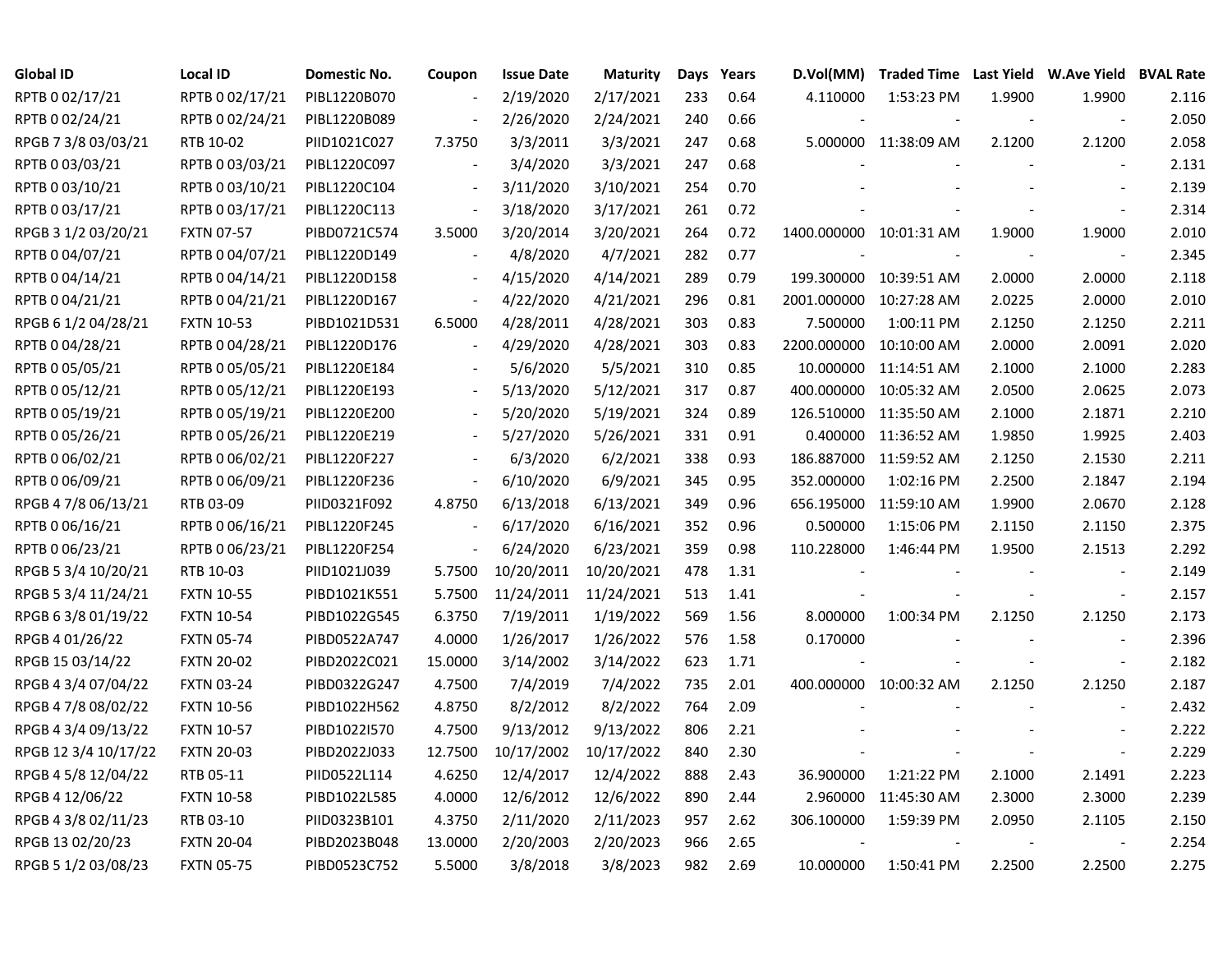| Global ID            | <b>Local ID</b>   | Domestic No. | Coupon  | <b>Issue Date</b> | <b>Maturity</b>       | Days | Years | D.Vol(MM)                | Traded Time Last Yield W.Ave Yield BVAL Rate |                |                          |       |
|----------------------|-------------------|--------------|---------|-------------------|-----------------------|------|-------|--------------------------|----------------------------------------------|----------------|--------------------------|-------|
| RPGB 3 1/2 04/21/23  | <b>FXTN 07-58</b> | PIBD0723D588 | 3.5000  | 4/21/2016         | 4/21/2023 1,026       |      | 2.81  | 2783.340000              | 1:45:58 PM                                   | 2.2450         | 2.1724                   | 2.244 |
| RPGB 11 7/8 05/29/23 | <b>FXTN 20-05</b> | PIBD2023E054 | 11.8750 | 5/29/2003         | 5/29/2023 1,064       |      | 2.91  | 2.000000                 | 1:00:28 PM                                   | 2.4000         | 2.4000                   | 2.274 |
| RPGB 3 1/4 08/15/23  | RTB 10-04         | PIID1023H046 | 3.2500  | 8/15/2013         | 8/15/2023 1,142       |      | 3.13  | 253.300000               | 1:38:49 PM                                   | 2.6000         | 2.3812                   | 2.413 |
| RPGB 11 3/8 10/23/23 | <b>FXTN 20-06</b> | PIBD2023J068 | 11.3750 | 10/23/2003        | 10/23/2023 1,211      |      | 3.32  |                          |                                              |                | $\overline{\phantom{a}}$ | 2.305 |
| RPGB 6 1/4 03/12/24  | RTB 05-12         | PIID0524C129 | 6.2500  | 3/12/2019         | 3/12/2024 1,352       |      | 3.70  | 720.300000               | 1:09:57 PM                                   | 2.4000         | 2.1908                   | 2.215 |
| RPGB 4 1/2 04/20/24  | <b>FXTN 07-59</b> | PIBD0724D595 | 4.5000  | 4/20/2017         | 4/20/2024 1,391       |      | 3.81  |                          |                                              |                | $\blacksquare$           | 2.378 |
| RPGB 12 3/8 06/03/24 | <b>FXTN 20-07</b> | PIBD2024F075 | 12.3750 | 6/3/2004          | 6/3/2024 1,435        |      | 3.93  |                          |                                              |                | $\overline{\phantom{a}}$ | 2.351 |
| RPGB 12 7/8 08/05/24 | <b>FXTN 20-08</b> | PIBD2024H086 | 12.8750 | 8/5/2004          | 8/5/2024 1,498        |      | 4.10  |                          |                                              |                | $\overline{\phantom{a}}$ | 2.365 |
| RPGB 4 1/8 08/20/24  | <b>FXTN 10-59</b> | PIBD1024H595 | 4.1250  | 8/20/2014         | 8/20/2024 1,513       |      | 4.14  |                          | 100.000000 11:05:54 AM                       | 2.4500         | 2.4500                   | 2.478 |
| RPGB 4 1/4 10/17/24  | <b>FXTN 05-76</b> | PIBD0524J762 | 4.2500  | 10/17/2019        | 10/17/2024 1,571      |      | 4.30  | 3335.670000              | 1:59:14 PM                                   | 2.2500         | 2.2199                   | 2.248 |
| RPGB 13 3/4 11/11/24 | <b>FXTN 20-09</b> | PIBD2024K091 | 13.7500 | 11/11/2004        | 11/11/2024 1,596      |      | 4.37  |                          |                                              |                | $\overline{\phantom{a}}$ | 2.388 |
| RPGB 5 3/4 04/12/25  | <b>FXTN 07-61</b> | PIBD0725D618 | 5.7500  | 4/12/2018         | 4/12/2025 1,748       |      | 4.79  | 244.000000               | 1:54:12 PM                                   | 2.3000         | 2.2430                   | 2.263 |
| RPGB 12 1/8 04/14/25 | <b>FXTN 20-10</b> | PIBD2025D103 | 12.1250 | 4/14/2005         | 4/14/2025 1,750       |      | 4.79  |                          |                                              |                | $\overline{\phantom{a}}$ | 2.424 |
| RPGB 3 5/8 09/09/25  | <b>FXTN 10-60</b> | PIBD1025I608 | 3.6250  | 9/9/2015          | 9/9/2025 1,898        |      | 5.20  | 4505.725000              | 1:58:17 PM                                   | 2.4000         | 2.4103                   | 2.422 |
| RPGB 12 1/8 10/20/25 | <b>FXTN 20-11</b> | PIBD2025J116 | 12.1250 | 10/20/2005        | 10/20/2025 1,939      |      | 5.31  |                          |                                              |                |                          | 2.469 |
| RPGB 18 1/4 11/29/25 | <b>FXTN 25-01</b> | PIBD2525K015 | 18.2500 | 11/29/2000        | 11/29/2025 1,979      |      | 5.42  |                          |                                              |                |                          | 2.479 |
| RPGB 10 1/4 01/19/26 | <b>FXTN 20-12</b> | PIBD2026A122 | 10.2500 | 1/19/2006         | 1/19/2026 2,030       |      | 5.56  |                          |                                              |                | $\overline{\phantom{a}}$ | 2.492 |
| RPGB 6 1/4 02/14/26  | <b>FXTN 07-62</b> | PIBD0726B627 | 6.2500  | 2/14/2019         | 2/14/2026 2,056       |      | 5.63  | 434.500000               | 1:48:02 PM                                   | 2.4300         | 2.4483                   | 2.429 |
| RPGB 3 1/2 09/20/26  | RTB 10-05         | PIID1026I057 | 3.5000  | 9/20/2016         | 9/20/2026 2,274       |      | 6.23  | 3916.530000              | 1:58:13 PM                                   | 2.6750         | 2.6755                   | 2.696 |
| RPGB 6 1/4 10/20/26  | RTB 15-01         | PIID1526J019 | 6.2500  | 10/20/2011        | 10/20/2026 2,304      |      | 6.31  | 3.600000                 | 1:13:43 PM                                   | 2.7750         | 2.7750                   | 2.573 |
| RPGB 8 12/07/26      | <b>FXTN 20-13</b> | PIBD2026L139 | 8.0000  | 12/7/2006         | 12/7/2026 2,352       |      | 6.44  |                          |                                              |                | $\overline{\phantom{a}}$ | 2.572 |
| RPGB 5 3/8 03/01/27  | RTB 15-02         | PIID1527C023 | 5.3750  | 3/1/2012          | 3/1/2027 2,436        |      | 6.67  | 8.000000                 | 1:13:26 PM                                   | 2.7800         | 2.7800                   | 2.668 |
| RPGB 4 3/4 05/04/27  | <b>FXTN 10-61</b> | PIBD1027E617 | 4.7500  | 5/4/2017          | 5/4/2027 2,500        |      | 6.85  |                          | 650.000000 10:44:02 AM                       | 2.7810         | 2.7810                   | 2.800 |
| RPGB 8 5/8 09/06/27  | <b>FXTN 20-14</b> | PIBD2027I140 | 8.6250  | 9/6/2007          | 9/6/2027 2,625        |      | 7.19  |                          |                                              |                | $\overline{\phantom{a}}$ | 2.639 |
| RPGB 6 1/4 03/22/28  | <b>FXTN 10-63</b> | PIBD1028C635 | 6.2500  | 3/22/2018         | 3/22/2028 2,823       |      | 7.73  | 1458.530000              | 1:53:52 PM                                   | 2.6350         | 2.6651                   | 2.636 |
| RPGB 9 1/2 12/04/28  | <b>FXTN 20-15</b> | PIBD2028L151 | 9.5000  | 12/4/2008         | 12/4/2028 3,080       |      | 8.43  |                          |                                              |                | $\overline{\phantom{a}}$ | 2.728 |
| RPGB 6 7/8 01/10/29  | <b>FXTN 10-64</b> | PIBD1029A644 | 6.8750  | 1/10/2019         | 1/10/2029 3,117       |      | 8.53  | 3440.100200              | 1:59:22 PM                                   | 2.6750         | 2.6597                   | 2.683 |
| RPGB 8 3/4 05/27/30  | <b>FXTN 20-16</b> | PIBD2030E166 | 8.7500  | 5/27/2010         | 5/27/2030 3,619       |      | 9.91  |                          |                                              |                |                          | 2.784 |
| RPGB 12 1/2 07/28/30 | <b>FXTN 25-02</b> | PIBD2530G029 | 12.5000 | 7/28/2005         | 7/28/2030 3,681 10.08 |      |       |                          |                                              |                |                          | 2.804 |
| RPGB 11 1/4 01/26/31 | <b>FXTN 25-03</b> | PIBD2531A032 | 11.2500 | 1/26/2006         | 1/26/2031 3,863 10.58 |      |       |                          |                                              |                | $\overline{\phantom{a}}$ | 2.822 |
| RPGB 8 07/19/31      | <b>FXTN 20-17</b> | PIBD2031G171 | 8.0000  | 7/19/2011         | 7/19/2031 4,037 11.05 |      |       | 2476.000000              | 1:49:39 PM                                   | 2.7965         | 2.7728                   | 2.783 |
| RPGB 9 3/8 10/05/31  | <b>FXTN 25-04</b> | PIBD2531J042 | 9.3750  | 10/5/2006         | 10/5/2031 4,115 11.27 |      |       |                          |                                              |                | $\overline{\phantom{a}}$ | 2.887 |
| RPGB 5 7/8 02/02/32  | <b>FXTN 20-18</b> | PIBD2032B183 | 5.8750  | 2/2/2012          | 2/2/2032 4,235 11.60  |      |       |                          |                                              |                | $\blacksquare$           | 2.902 |
| RPGB 5 7/8 03/01/32  | RTB 20-01         | PIID2032C014 | 5.8750  | 3/1/2012          | 3/1/2032 4,263 11.67  |      |       | 12.000000                | 1:12:00 PM                                   | 3.6000         | 3.4333                   | 2.882 |
| RPGB 5 3/4 09/27/32  | <b>FXTN 20-19</b> | PIBD2032I195 | 5.7500  | 9/27/2012         | 9/27/2032 4,473 12.25 |      |       | $\overline{\phantom{a}}$ |                                              | $\blacksquare$ | $\sim$                   | 2.933 |